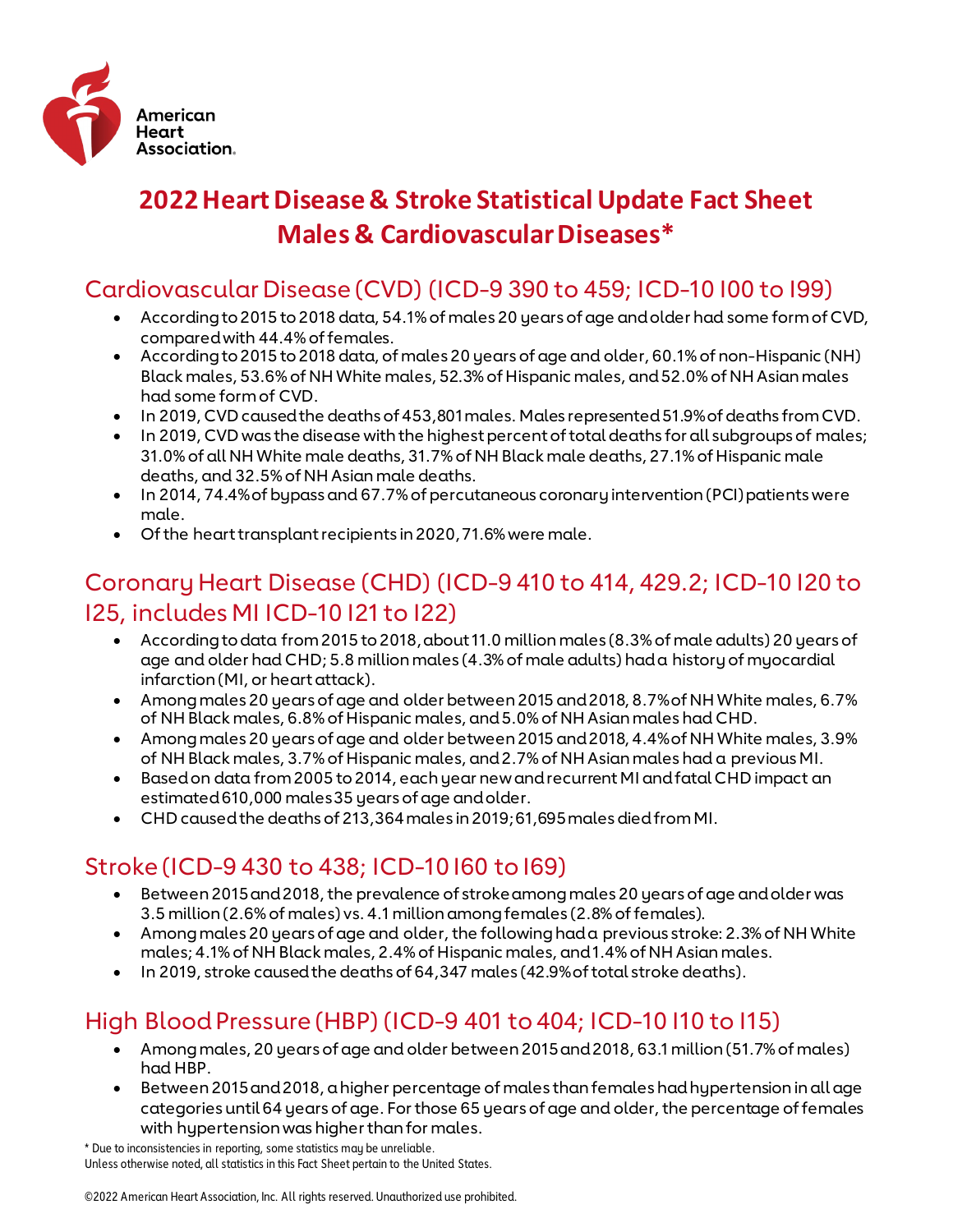#### High Blood Pressure (HBP) (ICD-9 401 to 404; ICD-10 I10 to I15)(cont.)

- Among males 20 years of age and older between 2015 and 2018, 51.0% of NH White males, 58.3% of NH Black males, 50.6% of Hispanic males, and 51.0% of NH Asian males had HBP.
- In 2019, 49,451 males died from HBP. They represented 48.4% of deaths from HBP.

# Heart Failure (HF) (ICD-9 428, ICD-10 I50)

- About 3.4 million adult males 20 years of age and older alive between 2015 and 2018 had HF. In 2014, about 495,000 new cases were diagnosed in males 55 years of age and older.
- Between 2015 and 2018, the overall prevalence of HF for males 20 years of age and older was 2.5%. Among adult males, the following had HF: 2.4% of NH White adults; 3.6% of NH Black adults, 2.4% of Hispanic adults and 1.9% of NH Asian adults.
- In 2019, there were 40,101 male deaths from HF (46.6% of HF deaths).

#### Smoking

- According to 2019 data, lifetime use of tobacco products for individuals 12 to 17 years of age was greater in males than females (14.5% vs. 11.0%).
- In 2019, more adult males (15.3%) were current smokers than females (12.7%).
- In 2020, 20.4% of male high school students used e-cigarettes compared with 18.7% of females.
- Worldwide in 2020, tobacco caused 6.3 million male deaths and 1.8 million female deaths.

# High Blood Cholesterol and Other Lipids

- According to 2015 to 2018 data, among children 6 to 11 years of age, the mean total cholesterol level was 157.3 mg/dL. For males, it was 157.4 mg/dL; for females, it was 157.1 mg/dL.
- According to 2015 to 2018 data, among adolescents 12 to 19 years of age, the mean total cholesterol level was 155.1 mg/dL. For males, it was 152.7 mg/dL; for females, it was 157.5 mg/dL.
- Among adults 20 years of age and older in 2015 to 2018: o 35.3% of males and 40.4% of females had total cholesterol levels of 200 mg/dL or higher.
- o 10.5% of males and 12.1% of females had total cholesterol levels of 240 mg/dL or higher.
- o 27.4% of males and 28.1% of females had low-density lipoprotein (LDL) cholesterol of 130 mg/dL or higher.
- o 26.6% of males and 8.5% of females had high-density lipoprotein (HDL) cholesterol less than 40 mg/dL.

#### Physical Inactivity

- In 2018 adult males were less likely than adult females to report inactivity.
- In 2019, more male students in grades 9-12 played video or computer games or used a computer for activities other than schoolwork for 3 or more hours on an average school day than female students; 47.5% vs. 44.6%.
- 27.4% of adult males and 20.8% of females met the 2018 Federal Physical Activity Guidelines for both aerobic and strengthening PA in 2018.

# Overweight and Obesity

- Using data from 2015 to 2018:
- An estimated 35.0% of boys 2 to 19 years of age were overweight or obese; 30.9% of NH White males, 31.5% of NH Black males, 45.9% of Hispanic males, and 26.4% of NH Asian males.

<sup>\*</sup> Due to inconsistencies in reporting, some statistics may be unreliable. Unless otherwise noted, all statistics in this Fact Sheet pertain to the United States.